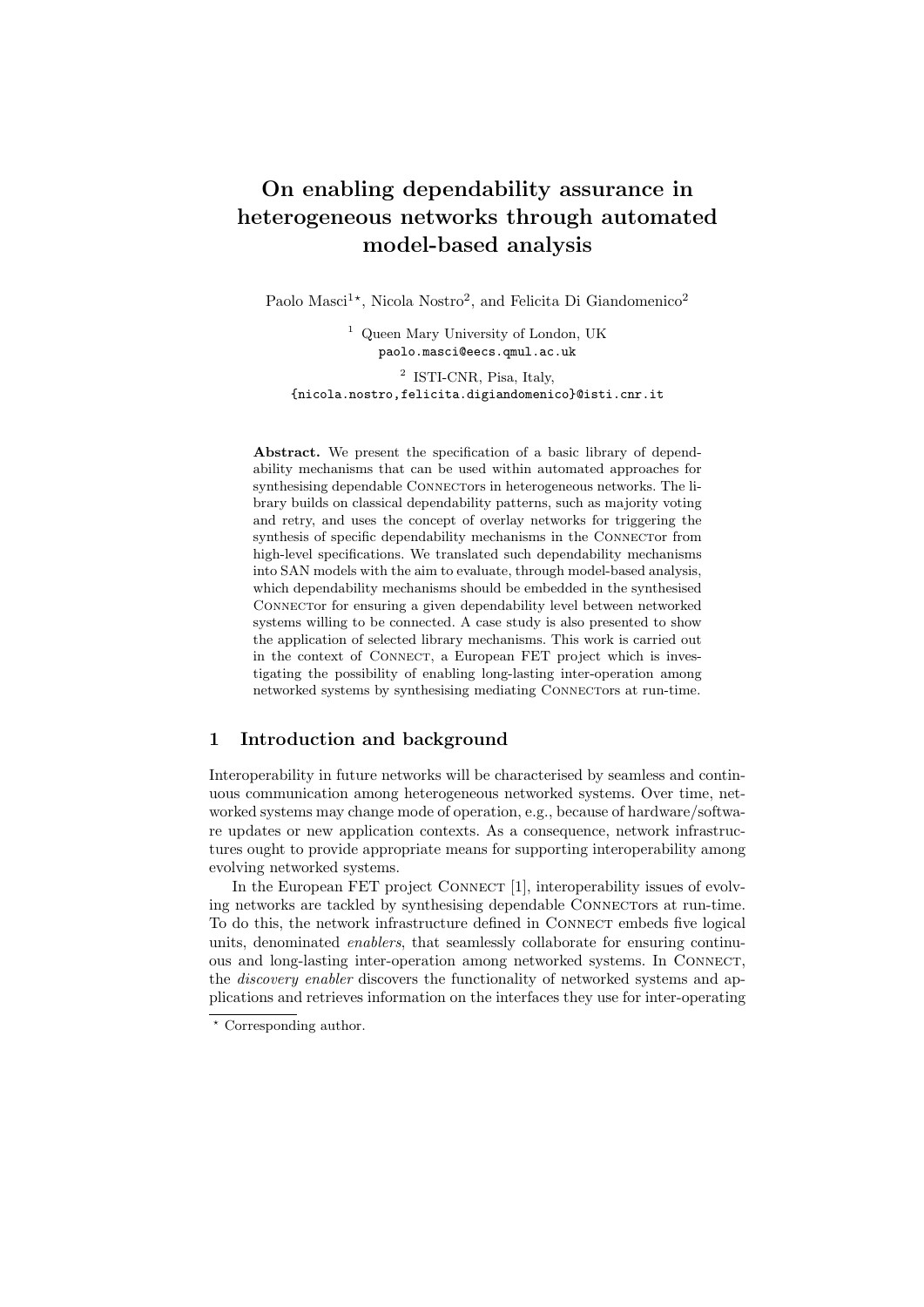with others. The *learning enabler* completes such a knowledge on the interaction behaviour of networked systems by applying learning algorithms, and produces a model of this behaviour in the form of a labelled transition system (LTS). The synthesis enabler dynamically synthesises a software mediator using code generation techniques (from the independent LTS models of each system) that will connect and coordinate the interoperability between heterogeneous systems. In order to fulfil dependability requirements, synthesis triggers the dependability enabler, which is in charge of analysing the CONNECTOR's design before the CONNECTOR gets deployed and put in operation. If needed, the dependability enabler drives the synthesis enabler towards possible CONNECTOR's enhancement. The *monitoring enabler* continuously monitors the deployed CONNECTORS during their execution for updating the other enablers with run-time data.

In this work, we focus on the dependability enabler, which performs a modelbased analysis for assessing the dependability level of the synthesised Connectors. Specifically, we point our attention on a dependability enabler's module, denominated enhancer. Such a module is responsible for guiding the synthesis process towards enhancements of a CONNECTOr's design whenever the analysis reveals inadequate dependability levels. In brief, this module is in charge of selecting a combination of dependability mechanisms suitable for enhancing the synthesised CONNECTOR so that it complies with given requirements. Then, the synthesis enabler embeds the selected dependability mechanisms in the CONnector's design and proceeds with its implementation and deployment. The architecture of the dependability enabler and the functionalities of the enhancer have been presented in [13]. The contribution of this paper consists in the definition of a basic library of dependability mechanisms for the enhancer. The library builds on classical dependability patterns (see [18] for a survey), and uses the concept of overlay networks for triggering the synthesis of specific dependability mechanisms in the synthesised CONNECTOR from high-level specifications. How these dependability mechanisms can then be embedded in the synthesised connectors pertains to the synthesis enabler and is not addressed in this paper.

The paper is organised as follows. In Section 2, the stochastic activity networks [15] (SAN) formalism, a widely used formalism for model-based dependability analysis of complex systems, is briefly illustrated in order to allow the reader to understand the formal specification of the developed dependability mechanisms. In Section 3, we explain the ideas underpinning the library of dependability mechanisms, and we present the specification of such a library with the SAN formalism. In Section 4, we trial our ideas by applying the library to a case study based on a demonstrative scenario based on that presented in [8]. In Section 5, we report on related work and conclude the paper.

## 2 The SAN Formalism

Stochastic Activity Networks [15, 14, 21] are an extension of the Petri Nets (PN) formalism [17, 16]. SANs are directed graphs with four disjoint sets of nodes: places, input gates, output gates, and activities.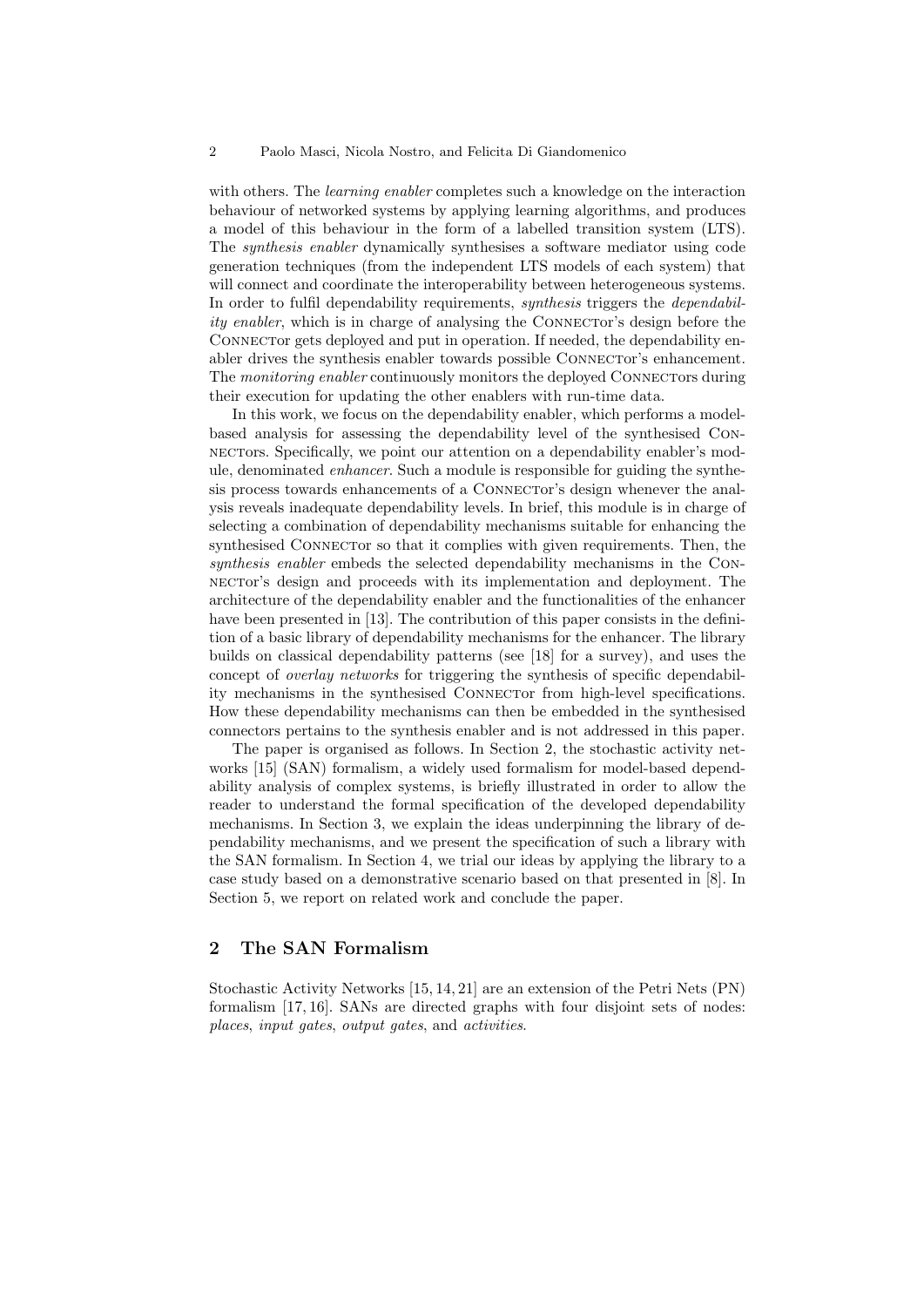Activities replace and extend the transitions of the PN formalism. Each SAN activity may be either instantaneous or timed. Timed activities represent actions with a duration affecting the performance of the modelled system, e.g., message transmission time. The duration of each timed activity is expressed via a time distribution function. Any instantaneous or timed activity may have mutually exclusive outcomes, called cases, chosen probabilistically according to the case distribution of the activity. Cases can be used to model probabilistic behaviours. An activity *completes* when its (possibly instantaneous) execution terminates.

As in PNs, the state of a SAN is defined by its marking, i.e., a function that, at each step of the net's evolution, maps the places to non-negative integers (called the number of tokens of the place). SANs enable the user to specify any desired enabling condition and firing rule for each activity. This is accomplished by associating an enabling predicate and an input function to each input gate, and an output function to each output gate. The enabling predicate is a Boolean function of the marking of the gate's input places. The input and output functions compute the next marking of the input and output places. If these predicates and functions are not specified for some activity, the standard PN rules are assumed. The evolution of a SAN, starting from a given marking  $\mu$ , may be described as follows:

- 1. the instantaneous activities enabled in  $\mu$  complete in some unspecified order;
- 2. if no instantaneous activities are enabled in  $\mu$ , the enabled (timed) activities become active;
- 3. the completion times of each active (timed) activity are computed stochastically, according to the respective time distributions; the activity with the earliest completion time is selected for completion;
- 4. when an activity (timed or not) completes, one of its cases is selected according to the case distribution, and the next marking  $\mu'$  is computed by evaluating the input and output functions;
- 5. if an activity that was active in  $\mu$  is no longer enabled in  $\mu'$ , it is removed from the set of active activities.

Graphically, places are drawn as circles, input gates as left-pointing triangles, output gates as right-pointing triangles, instantaneous activities as narrow vertical bars, and timed activities as thick vertical bars. Cases are drawn as small circles on the right side of activities.

## 3 Library of dependability mechanisms

Overlay networks are virtual networks built on top of existing network substrates: nodes in overlay networks represent logical hosts involved in interactions, and links in overlay networks correspond to paths in the network substrate that are traversed by messages during inter-operations. To date, overlay networks have been used for exploiting peculiar characteristics of network substrates at the application level; for instance, Andersen et al [3] exploit highly redundant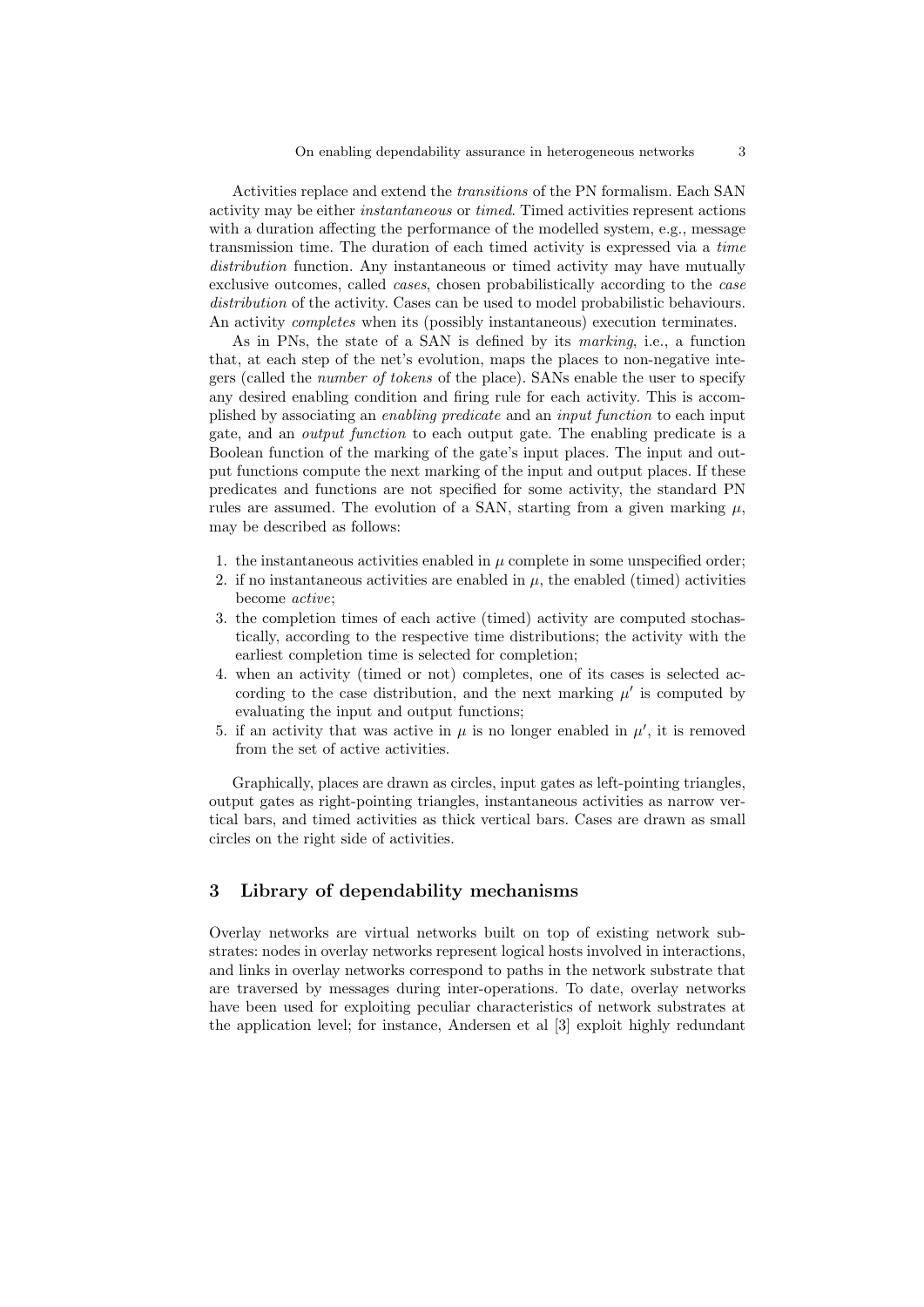#### 4 Paolo Masci, Nicola Nostro, and Felicita Di Giandomenico

networks substrates for defining resilient communication systems as overlay networks (a survey on the use of overlay networks for defining new applications can be found in [12]).

Thanks to the infrastructure provided by CONNECT, here we can use the concept of overlay networks in an alternative way, i.e., rather than using overlay networks for exploiting the characteristics of the network substrate, we use them for defining the characteristics of the network substrate that should be synthesised. The basic idea is to view CONNECTORS as overlay networks, and to exploit their structure for triggering the generation of specific dependability mechanisms in the network substrate during the synthesis process.

In the following, we describe the models we defined for triggering the generation of typical dependability mechanisms suitable to contrast two typical classes of failure modes that may happen during interactions: timing failures, in which networked systems send messages at time instants that do not match an agreed schedule, and *value failures*, in which networked systems send messages containing incorrect information items. For the purpose of this paper, we consider timing failures of type omission, i.e., late messages are always discarded, and value failures that cause a networked system to respond within the correct time interval but with an incorrect value. Each model is specified with the SAN formalism. The models are developed according to three basic rules that allow to simplify the automated procedure for embedding the mechanism in the specification of the synthesised CONNECTOR: (i) each model has an initial place,  $s0$ , whose tokens enable the first activity of the model; (ii) each model has a final place, s1, which contains tokens whenever the last activity of the model completes; (iii) the overall number of tokens in s1 is always less or equal to the number of tokens in s0. With the above rules, the behaviour of the model can be seen as an enhanced activity, and can be directly used to replace any activity that moves tokens between two places in the specification of the CONNECTOR (the basic semantics of an activity is always preserved).

### 3.1 Retry Mechanism

The retry mechanism consists in re-sending messages that get corrupted or lost during communications, e.g., due to transient failures of communication links. This mechanism is widely adopted in communication protocols, such as TCP/IP [6] for enabling reliable communication over unreliable channels. A typical implementation of the retry mechanism uses time-outs and acknowledgements: after transmitting a message, the sender waits for a message of the receiver that acknowledges successful communication. If the acknowledgement is not received within a certain time interval, the sender assumes that the communication was not successful, and re-transmits the message.

The synthesis of a retry mechanism can be triggered with the stochastic activity network shown in Figure 1. On the sender side, the mechanism creates a message re-transmission policy for re-sending the message at most  $N$  times; on the receiver side, the mechanism creates a policy for avoiding duplicated reception of messages and for sending acknowledgements.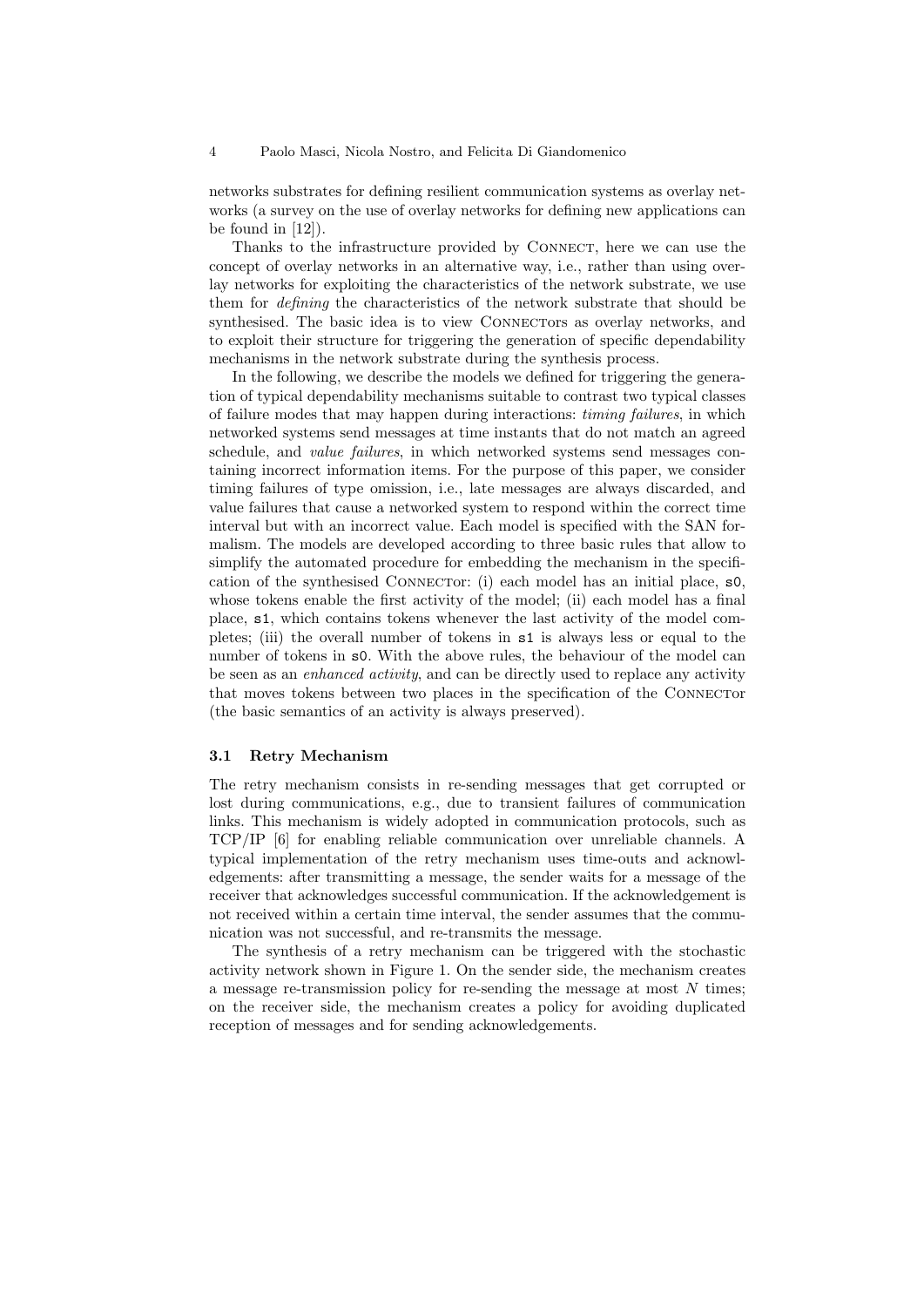

Fig. 1. Retry mechanism

In the model, all places initially contain zero tokens, except p0, which contains N tokens, where  $N$  is a model parameter representing the maximum number of re-transmissions. Activity send is enabled when the conjunction of the following conditions is true: p0 and s0 contain at least one token, and ackReceived contains zero tokens. When activity send completes with success (case 0, with probability  $pr0$ , a token is removed from s0 and p0, and the marking of p1 is incremented by one. Activity receive is enabled when p1 contains at least one token and messageReceived contains zero tokens. When activity receive completes, a token is moved to s1, and the marking of p2 and messageReceived is incremented by one. A token in p2 enables activity sendAck, whose aim is to enable the receiving host notify the sender that the message has been successfully received. The sender stops re-transmitting the message as soon as it gets an acknowledgement that the message has been successfully received, or after N attempts.

#### 3.2 Probing Mechanism

The probing mechanism exploits redundant paths and periodic keep-alive messages for enabling reliable communication in face of path failures. The basic idea is to continuously collect statistics on the characteristics of the communication channels, and to select the best channel on the basis of such statistics. This mechanism has been used for defining communication services with guaranteed delivery and performance levels, e.g., see Akamai's SureRoute [2] and reliable multi-cast protocols for peer-to-peer networks [23].

The synthesis of a probing mechanism that uses two redundant communication channels can be triggered with the stochastic activity network shown in Figure 2. The mechanism instruments the sender with a periodic channel probing functionality suitable to feed a monitoring system that collects statistics about the reliability level of the communication channels.

In the model, place mode is a state variable that indicates the mode of operation of the mechanism, which can be either probing mode (mode contains zero tokens), i.e., the mechanism tests the characteristics of the communication channels through keep-alive messages, or normal mode (mode contains one token), i.e.,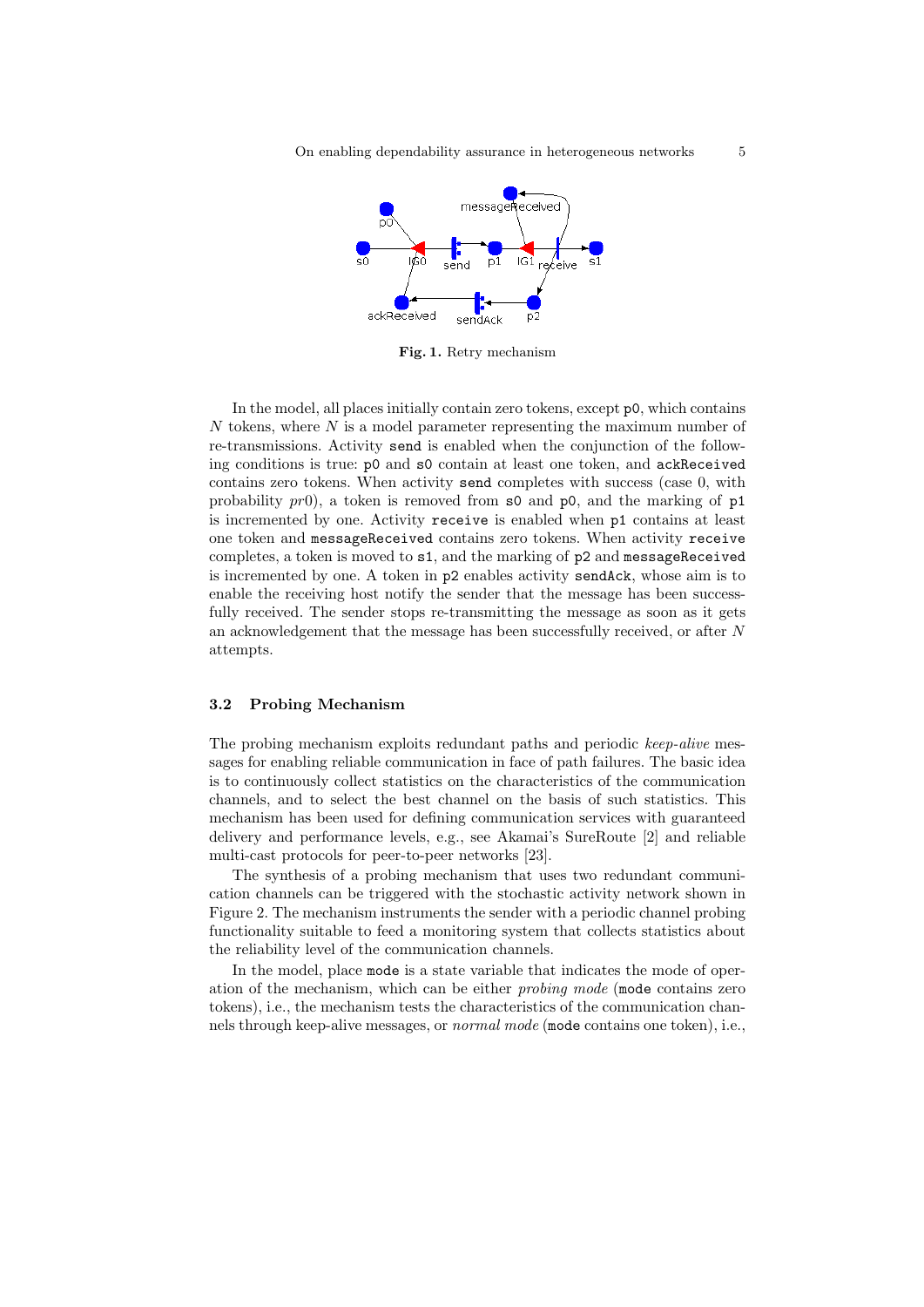

Fig. 2. Probing mechanism

the mechanism selects the best estimated channel for relaying messages. Initially, all places contain zero tokens, except ready, which contains one token.

When in normal mode, activity select is enabled when s0 contains at least one token, and ready contains one token. When select completes, one token is removed from s0 and ready, and send0 gets enabled if monitor0 has more tokens than monitor1 (send1 gets enabled in the other case). If send0 completes with success (case 0), then a token is added to  $s1$  and ready. Similarly, when send1 completes with success, a token is moved to s1 and ready.

When in probing mode, the model behave as follows: send0 and send1 have both the same rate R0 (while their case probabilities depend on the characteristics of the channels, which may vary over time). Activity select is enabled when ready contains one token; when select completes, ready contains zero tokens and activities send0 and send1 get enabled (by moving one token in both p0 and p1). When send0 completes with success (case 0), a token is added to monitor0. Similarly, when send1 completes, a token is added to monitor1. A token is moved to ready when both send0 and send1 complete.

## 3.3 Majority Voting Mechanism

Majority voting is a fault-tolerant mechanism that relies on a decentralised voting system for checking the consistency of data. Voters are software systems that constantly check each other's results, and has been widely used for developing resilient systems in the presence of faulty components. In a network, voting systems can be used to compare message replicas transmitted over different channels, see, for instance, the protocol proposed in [24] for time-critical applications in acoustic sensor networks.

The synthesis of a majority voting mechanism that uses three redundant communication channels can be triggered with the stochastic activity network shown in Figure 3. The mechanism replicates the message sent by the transmitting host over three channels. In this case, the mechanism is able to tolerate one faulty channel.

In the model, all places initially contain zero tokens. Activity multipathRouter gets enabled when s0 contains a token. When such an activity completes,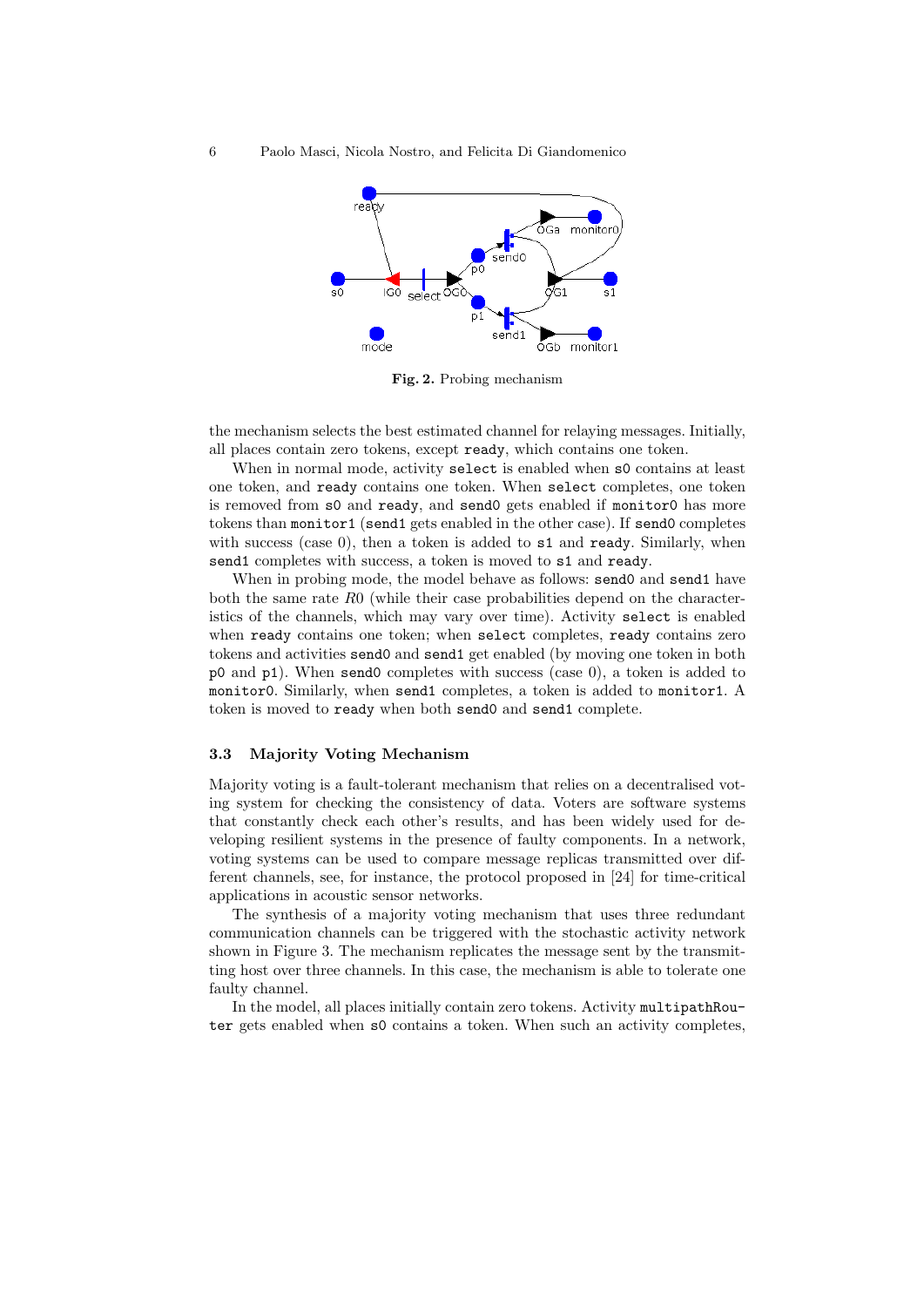

Fig. 3. Majority voting mechanism

the token is removed from  $s0$ , and three send activities (send0, send1, send2) get enabled by moving tokens into places p0, p1, and p2. The number of tokens moved in such places encode the actual informative content of the message. When a send activity completes with success, the activity preserves the number of tokens (i.e., all tokens are moved forward into the next place). Activity voter gets enabled when the all sends complete (such activities will eventually change the marking of p3, p4, and p5). When activity voter completes, a token is moved into s1 and all tokens in other places are removed.

#### 3.4 Error Correction Mechanism

Error correction deals with the detection of errors and re-construction of the original, error-free data. A widely used approach for enabling hosts to automatically detect and correct errors in received messages is forward error correction (FEC). The mechanism requires the sender host to transmit a small amount of additional data along with the message. The mechanism has been used, for instance, in [22] for defining an overlay-based architecture for enhancing the quality of service of best-effort services over the Internet.

The synthesis of an error correction mechanism that uses two redundant communication channels can be triggered with the stochastic activity network shown in Figure 4. One channel is used to send the original message, and the other channel is used to send the error correction (EC) code. The receiver is instrumented with a filtering mechanism that checks and corrects messages.

Initially, all places contain zero tokens. When a token is moved into  $s0$ , activity fec gets enabled. When such an activity completes, a token is removed from s0, and activities sendMsg and sendEC get enabled by moving tokens into p0 and p1. The number of tokens moved in such places encode the actual informative content of the message. When sendMsg completes with success, all tokens in place p0 are moved into p2. Similarly, when sendEC completes, all tokens of p1 are moved into p3. Activity filter gets enabled when places p2 and p3 contain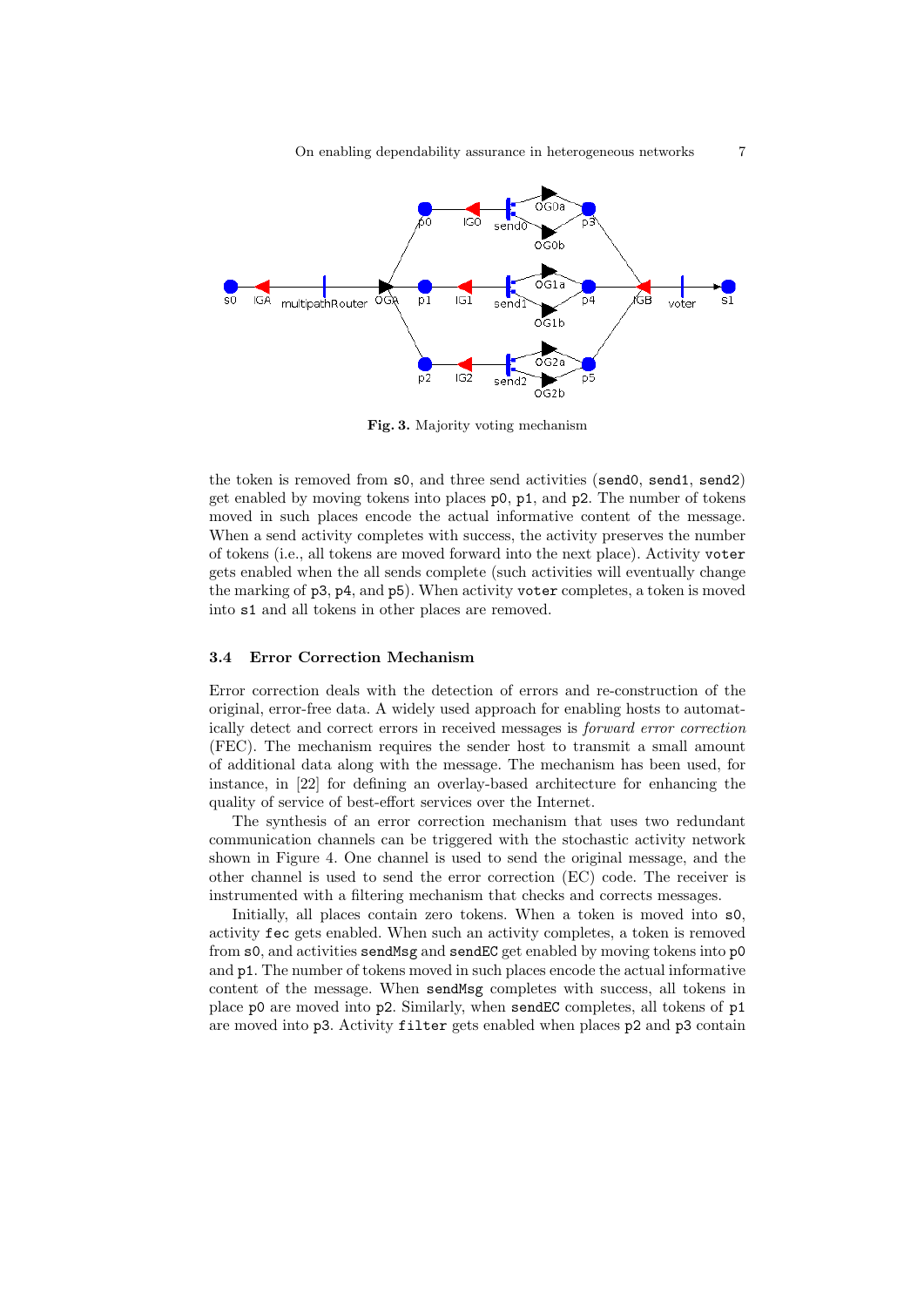

Fig. 4. Error correction mechanism

tokens. When activity filter completes, a token is moved into s1 and all tokens in other places are removed.

### 3.5 Security Mechanism

A typical way to enforce protection on a host is to decouple the host from the rest of the network. A host can, for instance, be protected from receiving unwanted traffic by creating a ring that selectively filters the incoming traffic. Similarly, the identity of a host can be protected by anonymising the host's messages through a set of intermediary hosts, denominated *proxies*. This mechanism has been used, for instance, in [11] and [4] for protecting hosts from denial-of-service attacks.

The synthesis of a security mechanism over a network with two intermediary hosts can be triggered with the stochastic activity network shown in Figure 5. The mechanism creates an anonymiser service that selects a channel with a certain probability, and forwards the message on such a channel. In the model,



Fig. 5. Security mechanism

all places initially contain zero tokens. When a token is moved into s0, activity Anonymiser gets enabled. When such an activity completes, a token is moved from s0 either to p0 (with probability  $pr0$ ), or to p1 (with probability  $pr1$ ), and either send0 or send1 gets enabled. When a send activity completes, a token is moved in s1.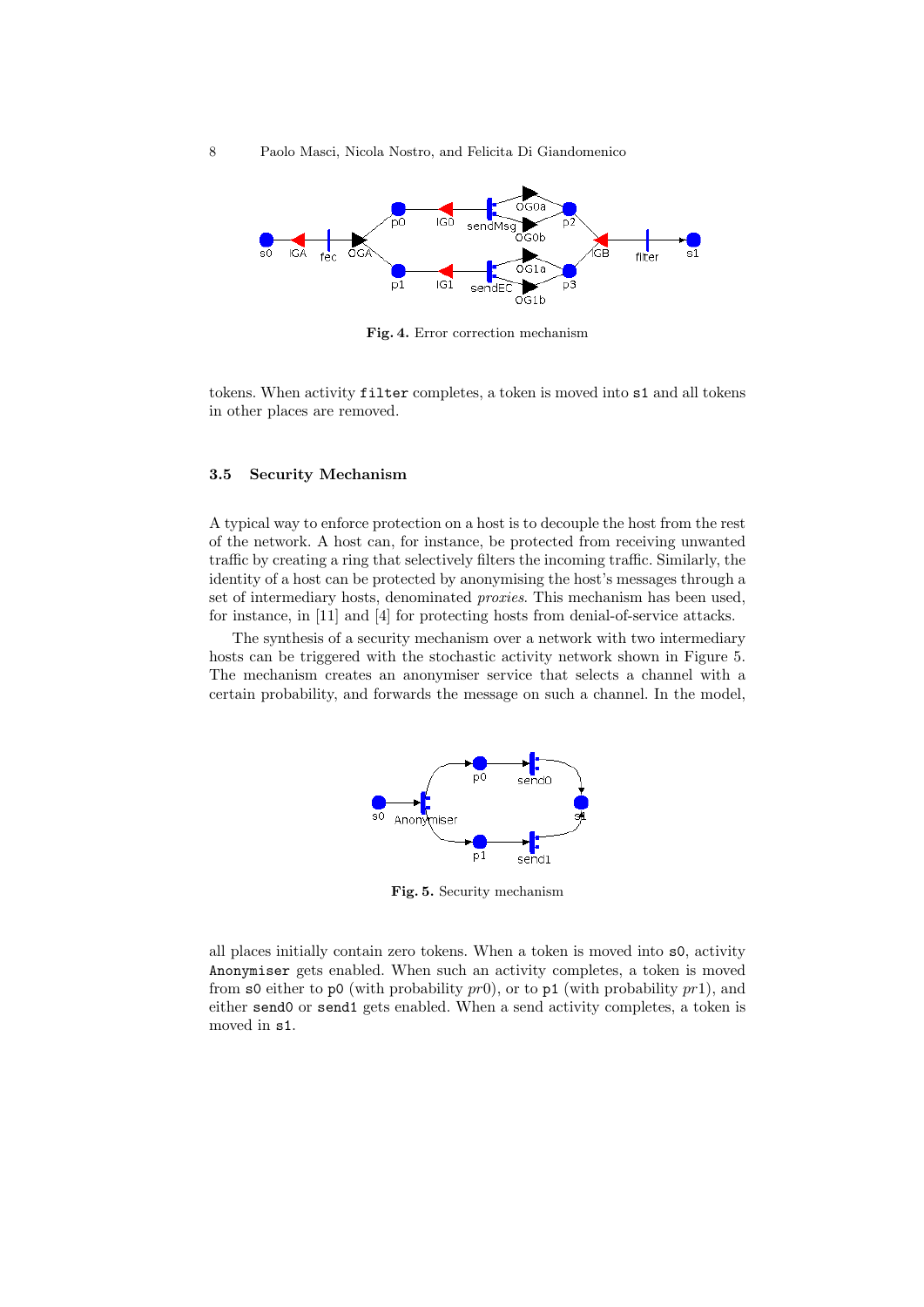#### 4 Case study

In this section, we show how the developed library can be used within an automated model-based dependability analysis with the aim to enhance a synthesised CONNECTOR. We consider a demonstrative scenario described in [8], where two kinds of heterogeneous devices need to communicate in a reliable and timely manner. For clarity of exposition, in order to fit the purpose of this paper and also make it self-contained, in the following we report a concise and slightly reworded description of the scenario reported in [8], and an informal specification of the protocols used by the two kinds of heterogeneous devices, and of the synthesised CONNECTOR. Readers interested in the complete original specification are re-directed to [8].

#### 4.1 Specification

The scenario considers an emergency situation in which policemen need to exchange information with security guards. Each policeman can exchange confidential data with other policemen with a secured file sharing protocol. Security guards, on the other hand, exchange information by using another protocol, denominated *emergency call*. The two protocols have the same aim (i.e., enable information exchange) but a mediating CONNECTOR is needed in order to enable inter-operation, because they use different message types and different message sequences.

Secured File Sharing. This is a basic peer-to-peer protocol for enabling file sharing. The peer that initiates the communication, denominated *coordinator*, sends a multicast message (selectArea) to a selected group of peers. When a peer receives a selectArea message, the peer replies to the coordinator with a areaSelected message. Upon receiving the areaSelected message, the coordinator sends a data file to the peers (uploadData message) that, in turn, automatically reply with an uploadSuccess message if the data has been successfully received.

Emergency Call. This is a peer-to-peer protocol for sending data files from a control centre to groups of devices. Each group of devices is coordinated by a leader. The protocols is initiated by the control centre, which sends an eReq message to a group of devices located in a selected area of interest. The group leader is in charge of replying to the control centre with an eResp. Whenever the control centre receives the eResp from a group leader, an emergencyAlert message is sent to all devices. Each device automatically notifies the control center with an eACK message whenever it successfully receives the data.

Mediating Connector. A mediating CONNECTOr suitable for enabling interoperation from devices using the secured file sharing protocol to devices using the emergency call protocol performs the following translations: selectArea messages are translated into eReq messages directed to the leaders of selected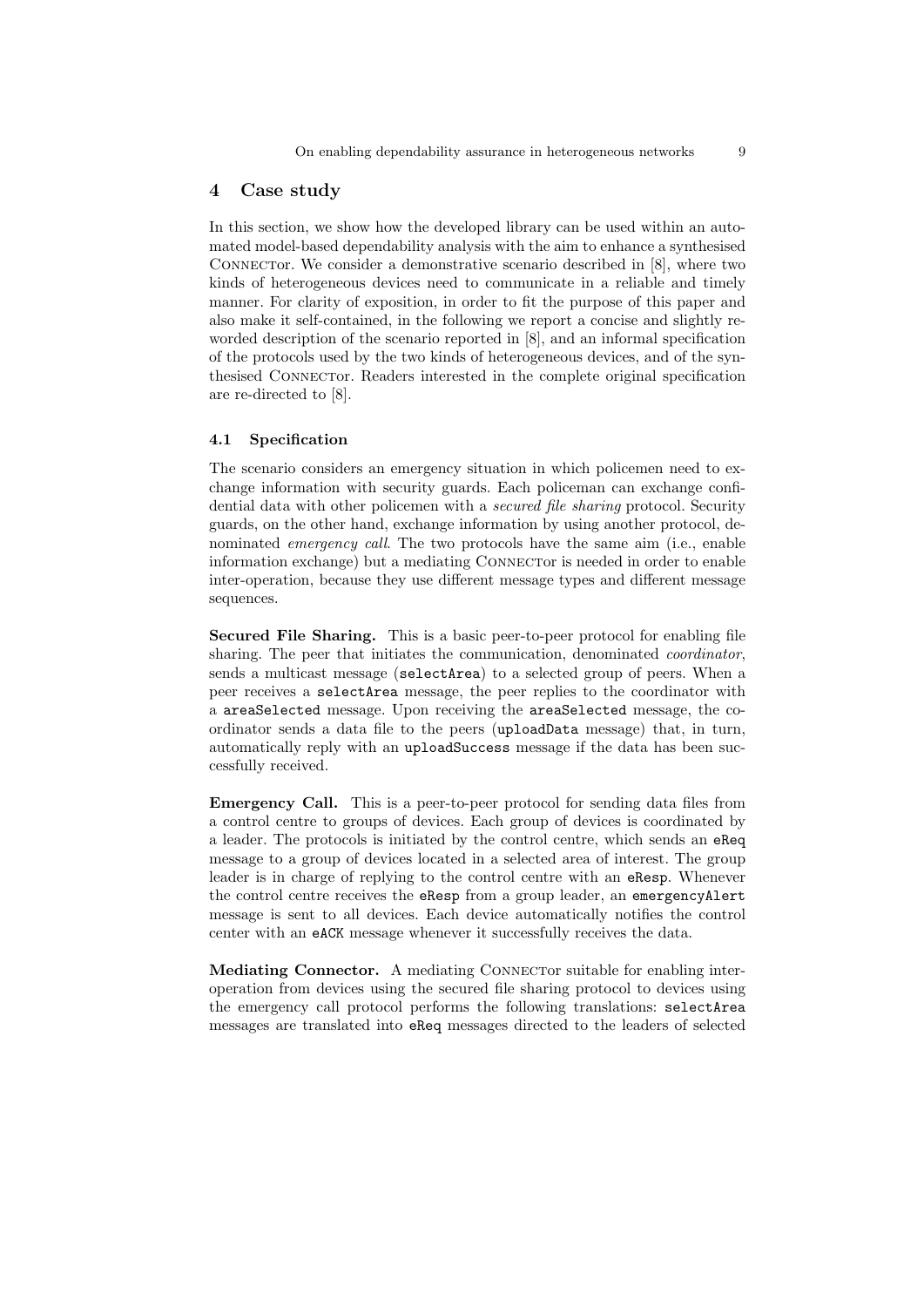10 Paolo Masci, Nicola Nostro, and Felicita Di Giandomenico

group of devices; eResp messages are translated into areaSelected messages; uploadData messages are translated into multicast emergencyAlert messages; eACK messages are collected by the CONNECTOr and then translated into a single uploadSuccess message. A timeout is used to avoid infinite wait in the case of failure of eACK messages.

## 4.2 SAN Models



Fig. 6. SAN Models

The SAN models corresponding to the specifications are shown in Figure 6. The CONNECTOR uses two different channels to communicate with the two different kinds of devices. Any send and receive action performed by the CONNECTOr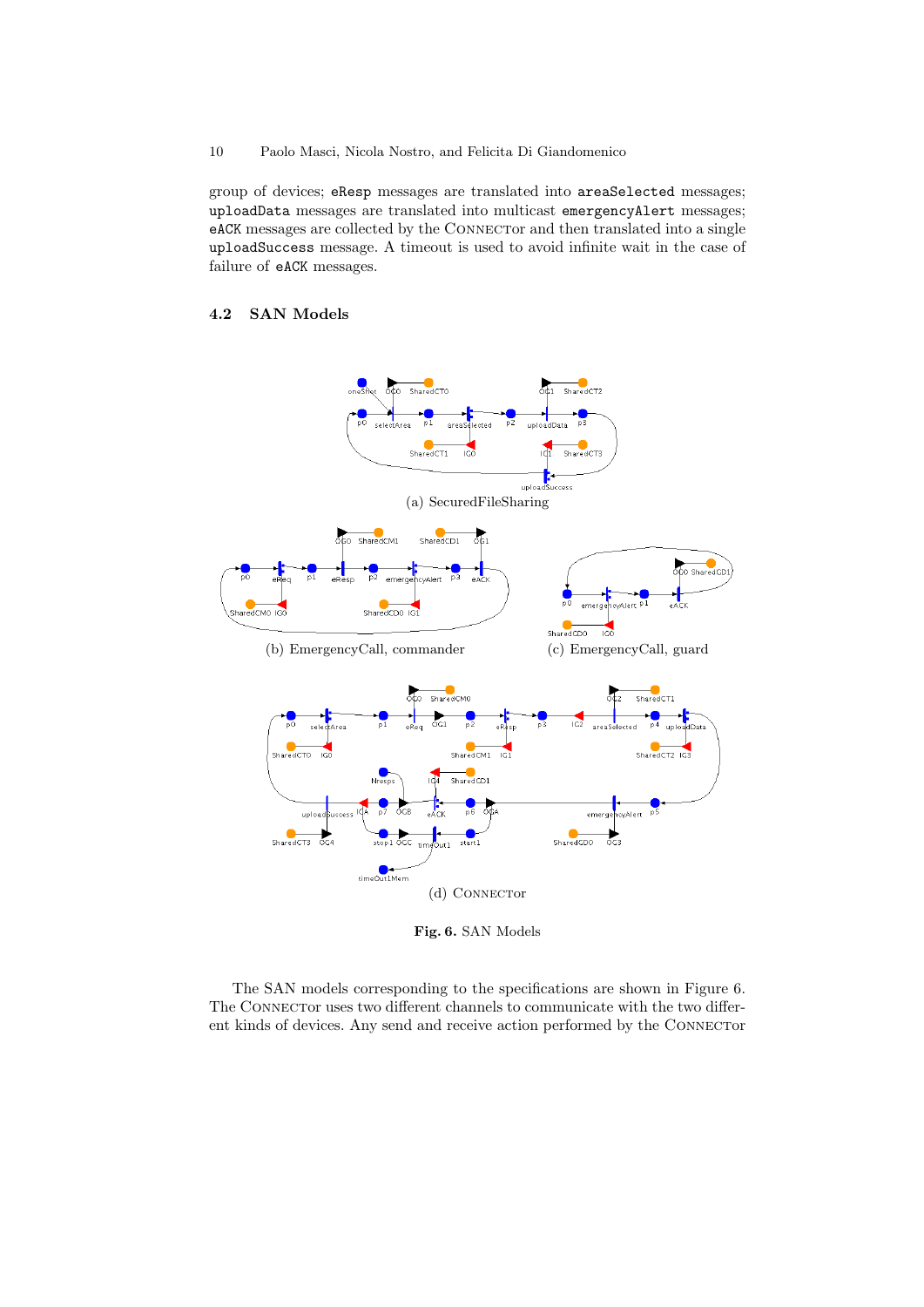is represented by a timed activity. Each activity has two case probabilities: case 0 is associated to the correct behaviour; case 1 is associated to incorrect behaviour. Since the purpose of this case study is not to show new results on a real-world protocol, but to exemplify the utility of the developed library, here we assume that timed activities are all exponentially distributed and with the same rate.



Fig. 7. SAN model of the CONNECTed system

The model of the CONNECTED system, which is shown in Figure 7, is obtained by composing the models through place sharing. In the CONNECTed system, there is a shared place for each pair of activities that represent send/receive actions: send activities add tokens in the shared place, while receive activities remove tokens from the shared place and use the marking of the shared place as enabling condition.

#### 4.3 Analysis

The analysis is performed through Möbius [10], and consists in a measure of latency and a measure of coverage. Latency is measured from when the control centre sends the initial request selectArea to when it receives uploadSuccess. Coverage is given by the percentage of responses the control centre receives back within a certain time T.

The analysis we describe can be automated with the approach reported in [13]. In order to simplify the exposition, here we consider only failures between the CONNECTOr and the guards' devices (which execute the Emergency Call protocol), and we use the probing mechanism to contrast timing failures, and the majority voting mechanism to contrast value failure. Both mechanisms are introduced on the communication channel between the CONNECTOR and the guards' devices (which follow the Emergency Call protocol).

Latency. The first analysis aims to assess the trend of latency for different values of timeout, assuming three different values of timing failure probability between the CONNECTOR and the guards. Figure  $8(a)$ , shows the value of latency (on the  $y$  axis) for the CONNECTED system without dependability mechanisms (the timeout value is reported on the x axis). Figure  $8(b)$ , shows the same analysis performed on the model enhanced with the probing mechanism. We can notice that, with the considered system parameters, the mechanism is able to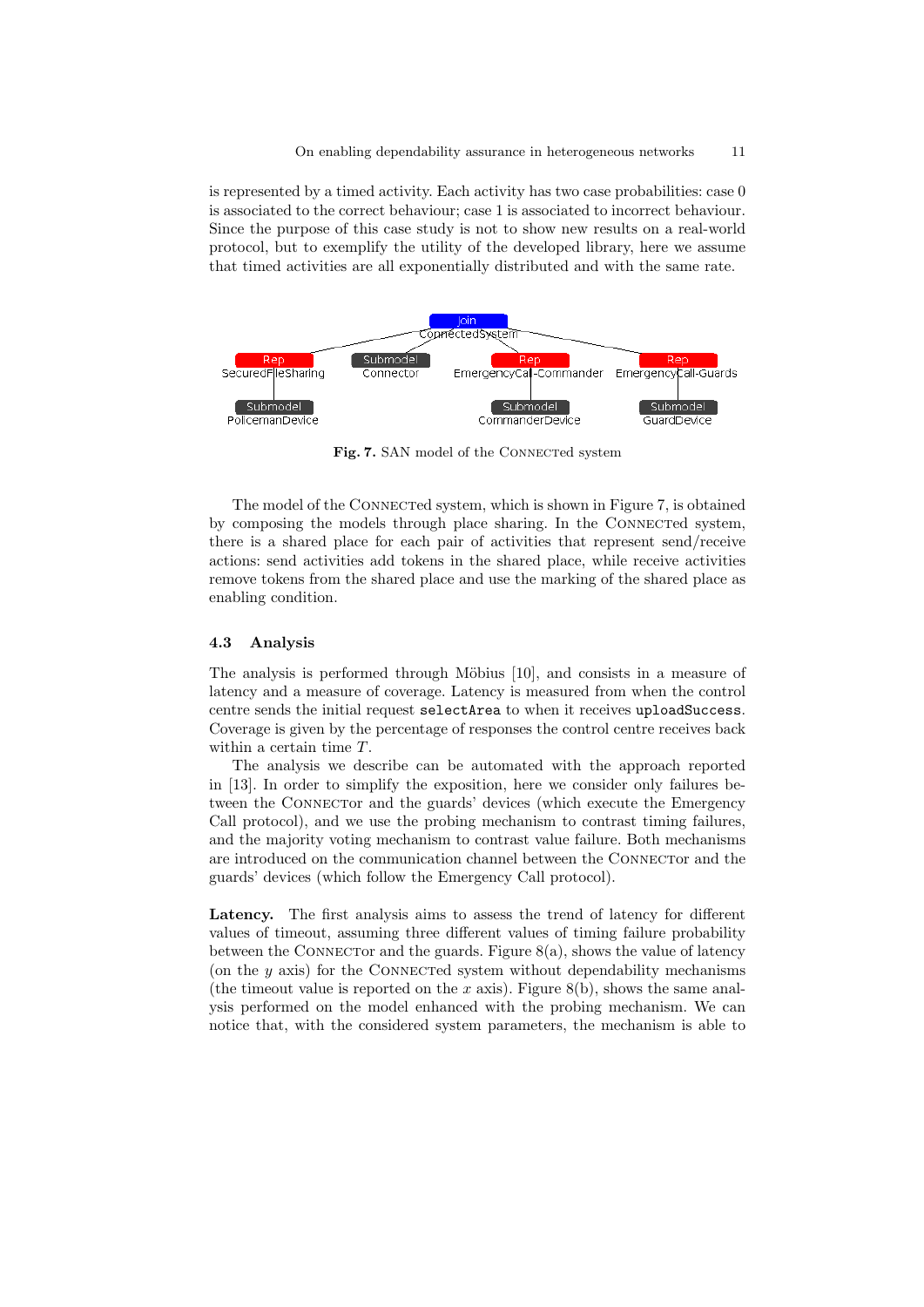

Fig. 8. Latency assessment in case of timing failure



Fig. 9. Coverage assessment in case of value failure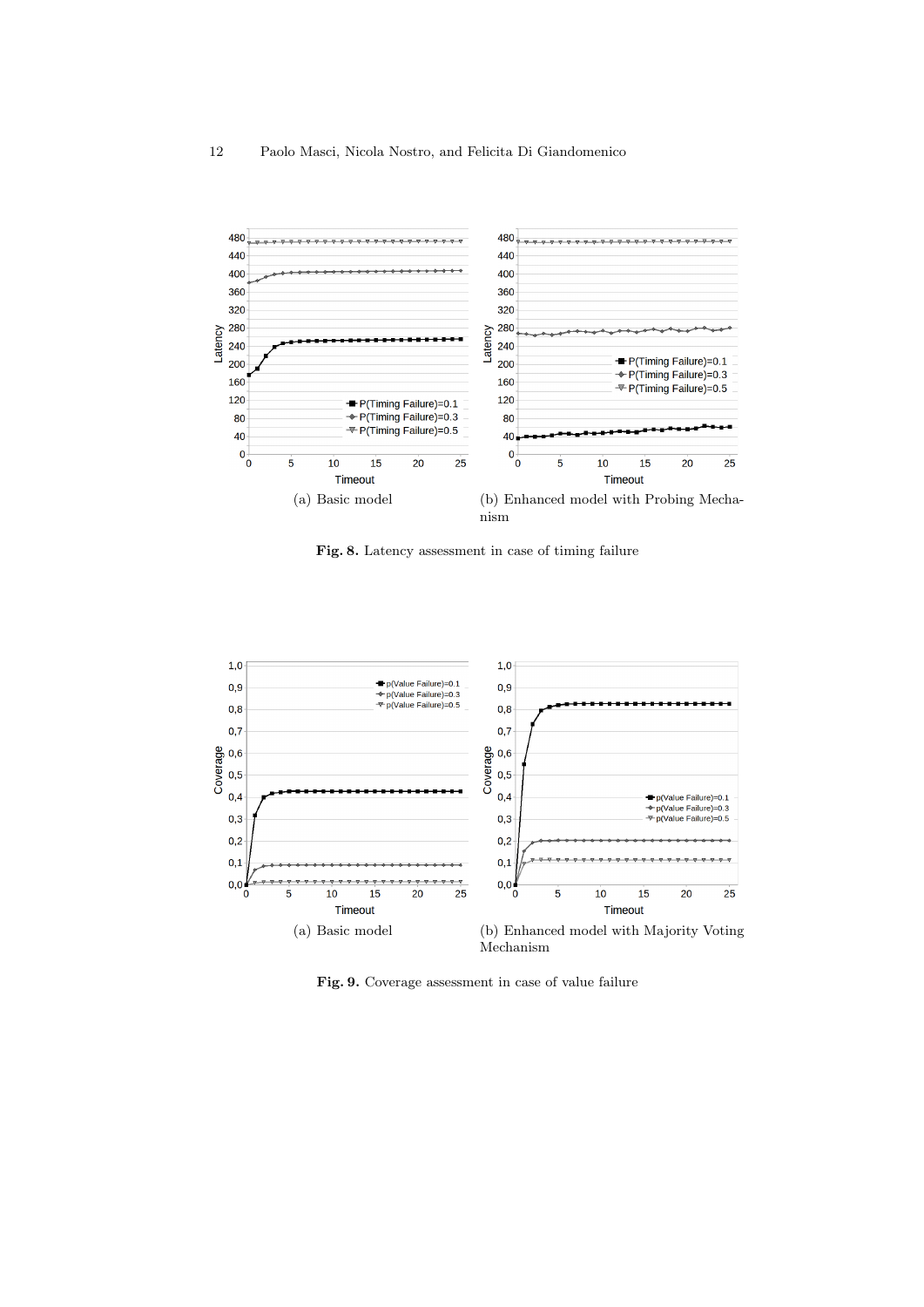reduce latency only in two out of three situations. When the timing failure probability is 0.5 the latency has very similar values for both models; in fact, in such a case the failure probability has a too high value and the probing mechanism is a too light means to contrast its effects.

Coverage. The second analysis is performed for three different probabilities of value failures between the CONNECTOR and the guards. Figures  $9(a)$  and  $9(b)$ show the analysis results for the basic model and for the model enhanced with the majority voting mechanism. In this case, the mechanism is able to improve coverage in all considered cases. We can notice that, for the probability values considered, the coverage provided by the enhanced model is approximately double compared to basic one.

## 5 Related work and conclusions

Automated dependability analysis, pursued through transformation-based verification and validation environments, has been the subject of several studies in the last decade. Automatic/automated methods from system specification languages to modelling languages amenable to perform dependability analysis has been recognised as an important support for improving the quality of systems. Moreover, it favours the application of verification and validation techniques at industry level, where these methods have difficulties to be applied on a routine basis, primarily due to the high level of expertise required to deal with mathematical modelling and analysis techniques. Development of an integrated environment to support the early phases of system design, where design tools based on the UML (Unified Modeling Language) are augmented with transformation-based validation and analysis techniques, is presented in [5], among several other works. A Modeling framework allowing the generation of dependability-oriented analytical models from AADL (Architecture Analysis and Design Language) models is described in [19]. Tools have also been developed, supporting the definition of model-based transformations. To provide some examples, the Viatra tool [9] automatically checks consistency, completeness, and dependability requirements of systems designed using the Unified Modeling Language. The Genet tool [7] allows the derivation of a general Petri net from a state-based representation of a system. The ADAPT Tool supports model transformations from AADL Architectural Models to Stochastic Petri Nets [20]. However, from the point of view of enhancing the model-transformation environment with template models of basic fault tolerance mechanisms to allow automated assessment of enhanced, fault tolerant designs, it appears a rather novel research direction. Although studies exist dealing with libraries of fault tolerance mechanisms (e.g. [18]) to assist the design of dependable systems, to the best of the authors' knowledge the attempt to provide template models of dependability mechanisms, to be incorporated in a wider system dependability model to assess their efficacy at system design time, is a new contribution of this paper.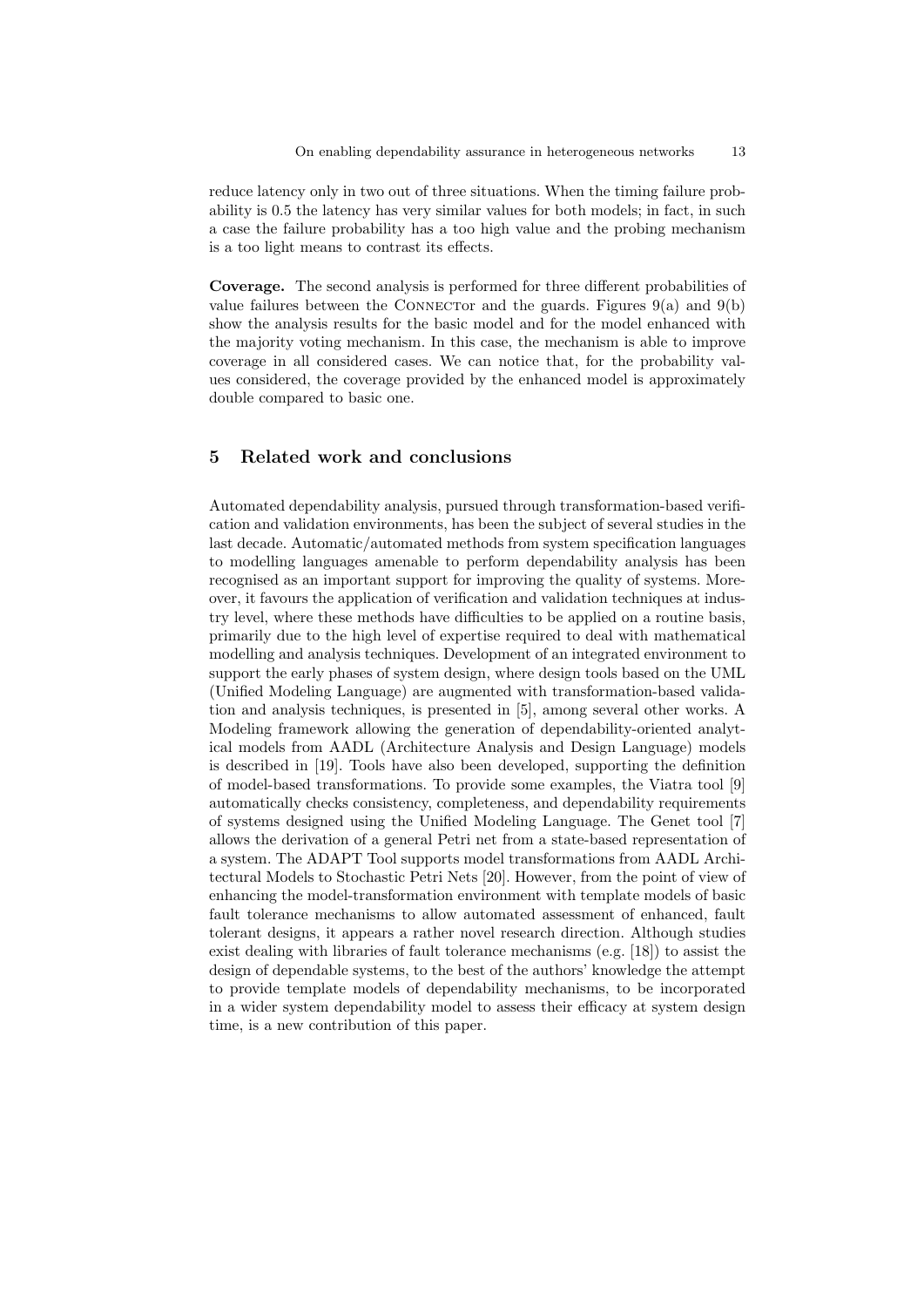14 Paolo Masci, Nicola Nostro, and Felicita Di Giandomenico

In this paper, five dependability mechanisms have been specified in terms of SAN models, covering basic means to cope with timing and value failures of communication channels in heterogeneous networked systems. They are first encapsulated in the dependability model of the CONNECTOR set-up to allow interoperability among networked systems, and managed by the dependability evaluator enabler to analyse their appropriateness to satisfy dependability properties required by the networked systems. Upon positive assessment, they are employed to build advanced CONNECTOR design. A case study has been also included, inspired by current research activity ongoing in the context of the EU CONNECT project, to show the practical application of selected dependability mechanisms in presence of failure scenarios.

The work described is a first step in the development of enhanced automated dependability analysis as a support for the synthesis of dependable CONNECTOrs. After the definition of the individual dependability mechanisms, all the implications related with their systematic usage to replace basic elements of the Connector dependability model (showing unsatisfactory from the dependability or performance point of view), have to be rigorously considered and solved. Of course, also investigations on further dependability mechanisms suitable to the addressed context would be interesting to carry-on. Indeed, these are among the directions we are exploring as future work.

## Acknowledgements

This work is partially supported by the EU FP7 Project CONNECT (FP7– 231167).

## References

- 1. CONNECT: Emergent CONNECTORS for Eternal Software Intensive Networked Systems. http://connect-forever.eu/, 2009–2013.
- 2. Akamai Technologies, Inc. Akamai sureroute for failover and performance, 2003.
- 3. David Andersen, Hari Balakrishnan, Frans Kaashoek, and Robert Morris. Resilient overlay networks. *SIGOPS Oper. Syst. Rev.*, 35:131–145, October 2001.
- 4. David G. Andersen. Mayday: Distributed Filtering for Internet Services. In *4th Usenix Symposium on Internet Technologies and Systems*, Seattle, WA, March 2003.
- 5. Andrea Bondavalli, Mario Dal Cin, Diego Latella, István Majzik, Andràs Pataricza, and Giancarlo Savoia. Dependability analysis in the early phases of uml-based system design. *Language*, 16(5):265–275, 2001.
- 6. R. T. Braden. RFC 1122: Requirements for Internet hosts communication layers, October 1989.
- 7. J. Carmona, J. Cortadella, and M. Kishinevsky. Genet: A tool for the synthesis and mining of petri nets. In *ACSD '09*, pages 181–185, Washington, DC, USA, 2009. IEEE Computer Society.
- 8. CONNECT Consortium. Deliverable D5.2 Dependability Assurance *(available soon)*, 2011.